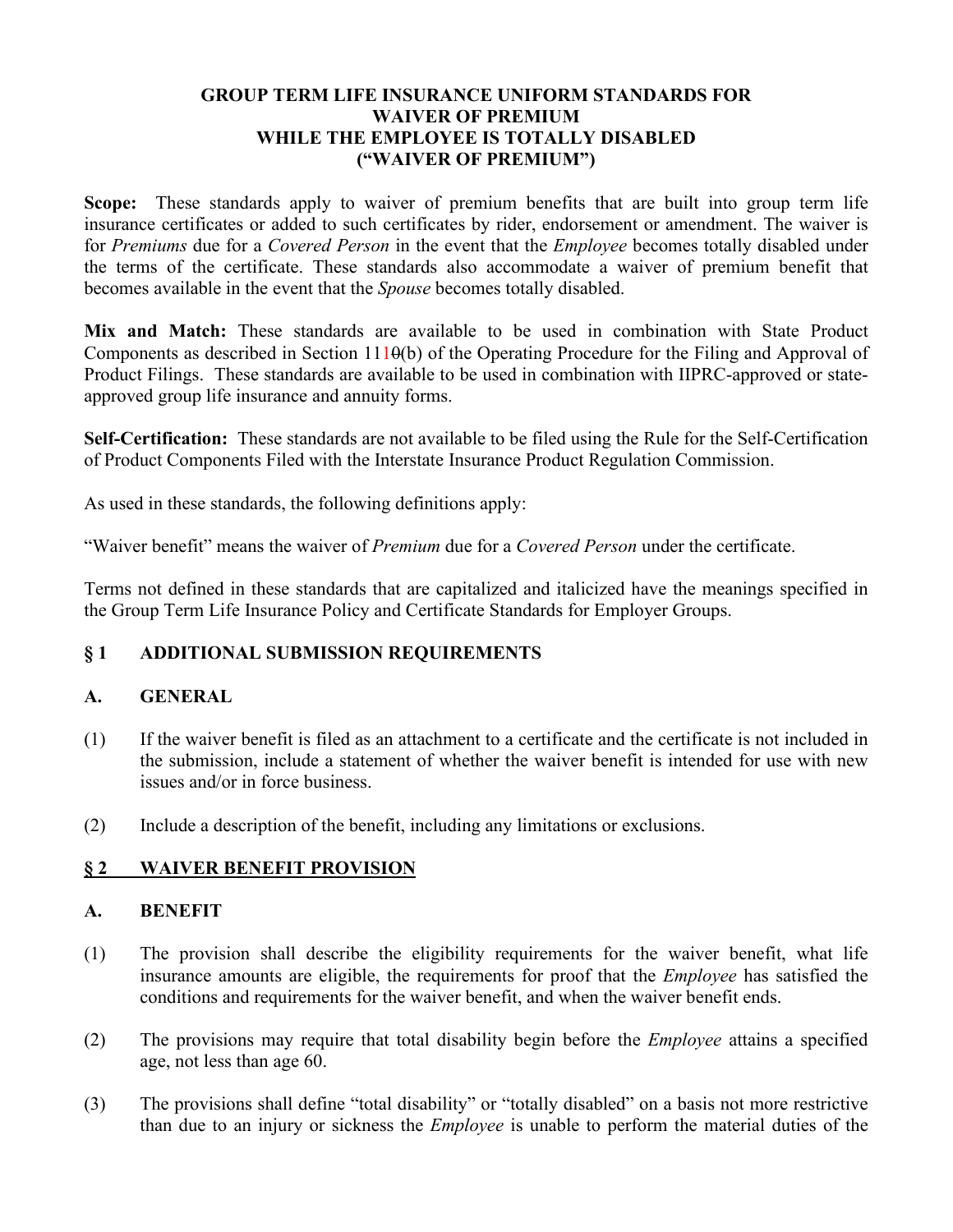### **Group Term Life Insurance Uniform Standards for Waiver of Premium While the Employee is Totally Disabled**

*Employee's* regular job and is unable to perform for remuneration or profit any other job for which the *Employee* is fit by education, training or experience.

- (4) If there is a specified period of time for which total disability must continue without interruption (the waiting period), the provisions shall specify such period and such period shall not be more than 12 months.
- (5) The provisions shall state whether *Premiums* need to be paid during the waiting period and by whom.
- (6) The provisions shall state whether or not the *Employee's Dependent* life insurance *Premium* will be waived while the *Employee* is qualified for the waiver benefit. If the *Employee's Dependent* life insurance remains in effect only if the *Premium* is paid while the *Employee* is qualified for the waiver benefit, the provision shall so state.
- (7) The form shall state that the *Premiums* waived by the insurance company shall not be deducted from the certificate proceeds.

## **B. CLAIM PROCEDURES**

- (1) The provisions shall state to whom and when the *Employee* must provide notice of the *Employee's* total disability. The provision shall also state that failure to give notice within the specified time shall not invalidate or reduce any claim if it shall be shown not to have been reasonably possible to give such notice and that notice was given as soon as was reasonably possible.
- (2) The provisions shall state that after the waiting period ends, the *Employee* must send the insurance company, within a specified period not to exceed 12 months, required proof of the total disability and that it has continued without interruption until the end of the waiting period. The provisions shall also state that failure to furnish such proof within such time shall not invalidate or reduce any claim if it shall be shown not to have been reasonably possible to furnish such proof within such time, provided such proof was furnished as soon as reasonably possible.
- (3) The provisions may state that the insurance company has the right to require a second or third medical opinion to confirm waiver benefit eligibility.
	- (a) If the provisions reserve the right to require a second or third medical opinion, the provisions shall state that the second and third medical opinions are at the insurance company's expense.
	- (b) The second medical opinion may include a physical examination by a physician designated by the insurance company.
	- (c) In the case of conflicting opinions, eligibility for waiver benefits shall be determined by a third medical opinion that is provided by a physician that is mutually acceptable to the *Employee* and the insurance company.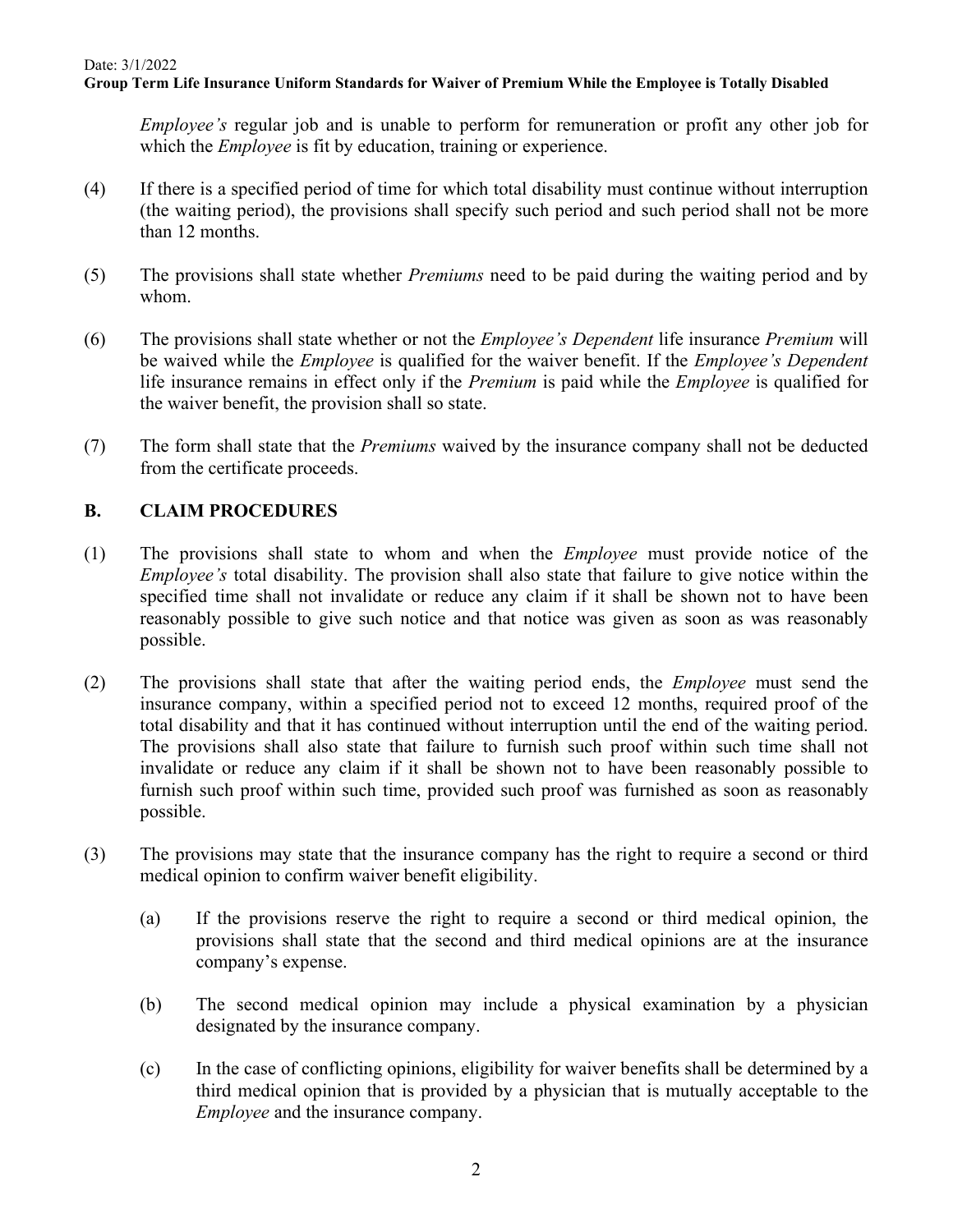## Date: 3/1/2022 **Group Term Life Insurance Uniform Standards for Waiver of Premium While the Employee is Totally Disabled**

- (4) The provisions shall state that the insurance company will send the *Employee* written notice advising whether the *Employee* is approved for the waiver benefit and, if approved, the amount of the *Premium* being waived.
- (5) The provisions may state that, after the initial approval, the insurance company may periodically request additional proof of continuing total disability, but shall not do so more frequently than once every six months.
- (6) The provisions shall state that if the *Employee* dies during the waiver benefit period, *Proof of Loss* should be submitted to the insurance company after death. *Proof of Loss* includes supporting documentation that total disability continued without interruption from the date the waiver benefit started to the date of death. If the *Employee* had converted the continued coverage to an individual life insurance policy, the insurance company will pay the continued life insurance if the individual policy is returned.

## **C. WHEN THE WAIVER BENEFIT ENDS**

- (1) The provisions may include the following conditions under which the waiver benefit shall end. The waiver benefit may end at the earliest of:
	- (a) The date of an *Employee's* death;
	- (b) The date an *Employee's* total disability ends;
	- (c) Upon the failure to provide *Proof of Loss* as requested;
	- (d) An *Employee's* refusal to be examined by a physician; or
	- (e) The expiration of a specified benefit period, such as 1 to 10 years, or an *Employee's* attainment of a specified age not less than age 65.
- (2) The provisions may include the following conditions under which the waiver benefit for a *Dependent* shall end. The waiver benefit for a *Dependent* may end at the earliest of:
	- (a) The date the required *Premium*, if any, is not paid;
	- (b) The date an *Employee's* waiver benefit ends;
	- (c) The date an *Employee* dies; or
	- (d) The date the *Dependent* ceases to be eligible under the policy.

# **D. CONVERSION**

(1) The provisions shall allow the *Employee* to convert the *Employee's* life insurance in effect on the date that the waiver benefit ends, unless at such time the *Employee* has returned to Active Work in an eligible class and becomes insured under the policy, or unless the *Employee* has already